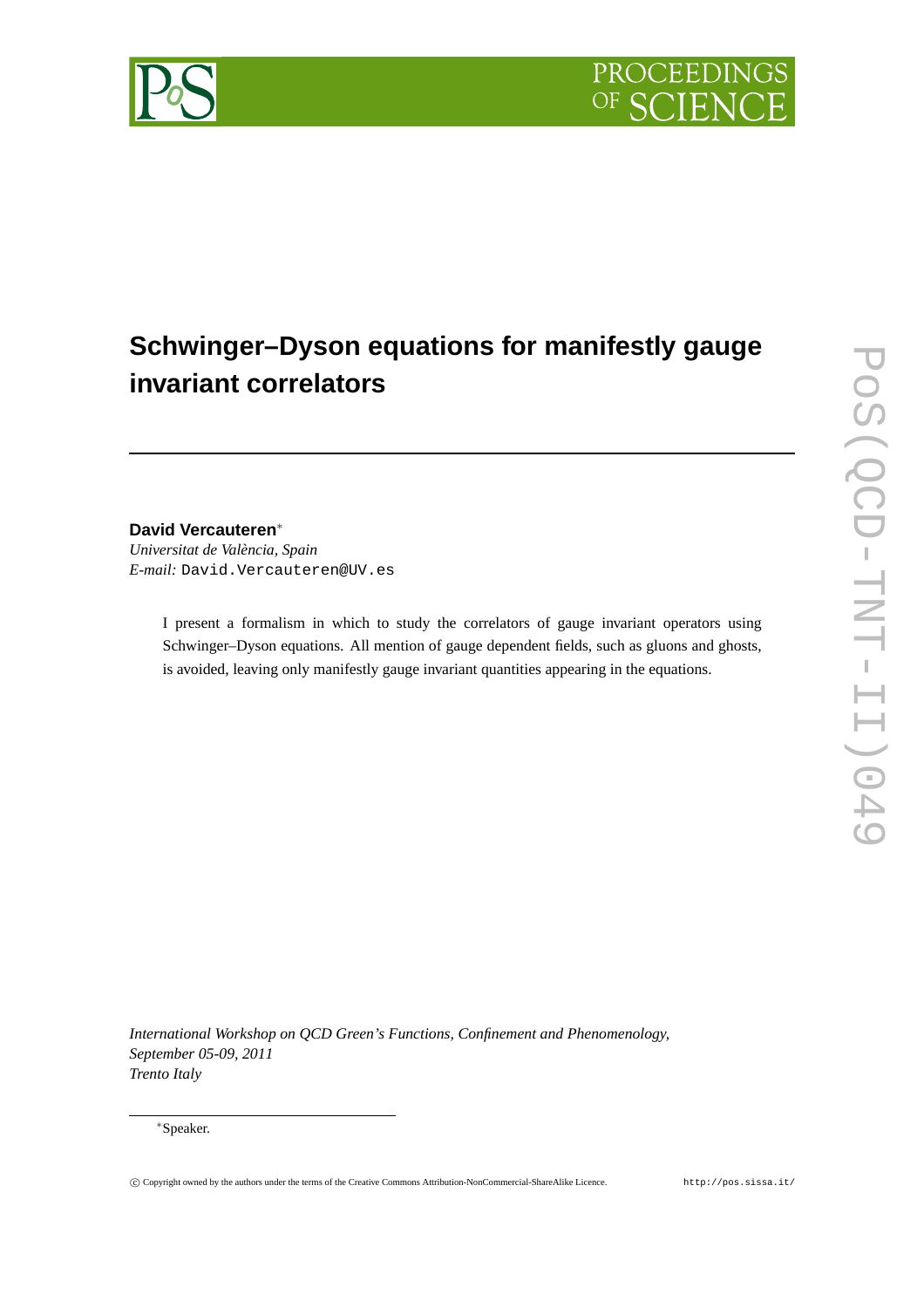### **1. Introduction**

Schwinger–Dyson equations are a powerful analytic tool to study quantum field theories beyond perturbation theory. In writing down the equations, no approximations need to be made, which means that no physics is lost and that the equations contain, in principle, all physics — both perturbative and non-perturbative — exactly.

In a general quantum field theory, the equations follow from Stokes' theorem applied to the path integral:

$$
\int [d\phi] \frac{\delta}{\delta\phi(x)} e^{-S[\phi]+J\cdot\phi} = 0.
$$
\n(1.1)

From this master equation, the entire tower of Schwinger–Dyson equations can be written down by expansion in the source field  $J(x)$  and equating the expansion coefficients. This leads to equations involving full (i.e. containing disconnected parts) *n*-point functions, and with some further manipulations they can be reduced to equations involving only connected or only 1PI Green's functions.

In the case of Yang–Mills theory (and, by extension, of QCD) the role of the field  $\phi(x)$  is played by the gluon field  $A^a_\mu(x)$ . This means that the Schwinger–Dyson equations obtained this way will contain gluon propagators and gluon interaction vertices. But what, in the end, interests us most are not so much gluons but rather bound-states like glueballs (and, in QCD, hadrons), meaning that after solving the full tower of equations — supposing that we are smart enough to do so — we would still be facing the formidable task of putting all elements together to extract the physical quantities of interest. One can therefore wonder whether it would not be possible to write down a set of equations involving only glueballs, thus sidestepping at least one leg in the quest to a better understanding of Yang–Mills theory.

This leads us to the question of the gauge symmetry. The gluon field has a non-trivial gauge transform, which makes it rather tough to get rid of the gauge dependence when starting from something like (1.1) with the field considered the gluon field. Ideally, one would like to take the functional derivative in some gauge invariant way, such that only gauge invariant quantities show up in the resulting equations. These gauge invariant operators would then be interpreted as glueball operators, and the goal mentioned above would be reached.

It seems, however, that such an ambitious program does not come easily when working in the continuum. Work in that direction has been done in times past [1, 2, 3, 4], but it seems like the best results come when introducing a lattice regulator. This means that manifest Lorentz invariance will have to be sacrificed, and (hopefully) recovered when we are able to take the continuum limit. Furthermore, all such work done in the past (see, for example, [5, 6, 7]) focused on computing expectation values of Wilson loops, hoping to get a better understanding of confinement. In my work I aim for connected correlators, which should give more insight in the spectrum of the theory and in scattering amplitudes.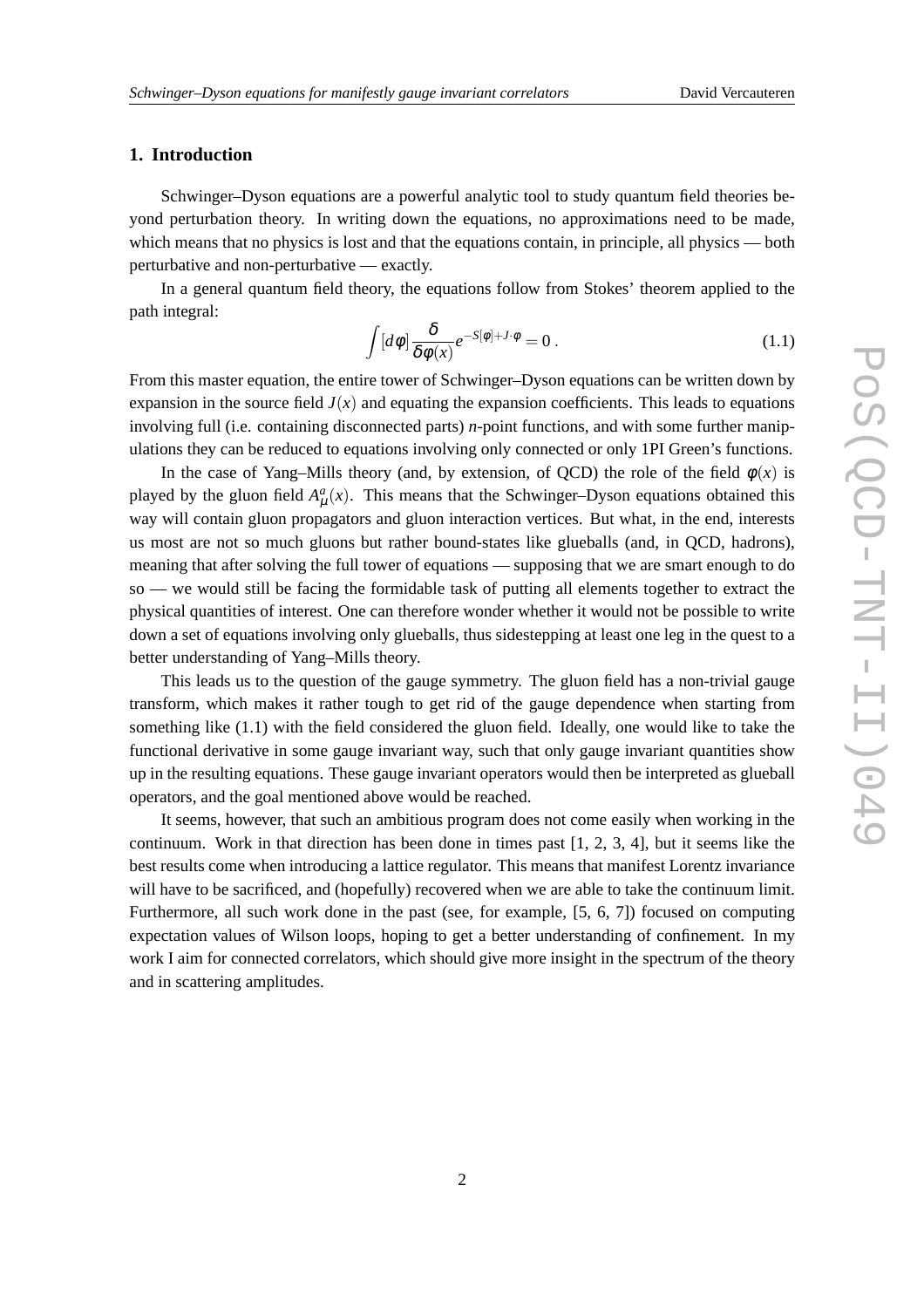### **2. Construction of the equations**

#### **2.1 Schwinger–Dyson on the lattice**

Following [8], we define the functional derivative on the lattice as

$$
\delta_U^a Q(U,\ldots) = \lim_{\varepsilon \to 0} \frac{Q(e^{i\varepsilon \tau^a/2} U, \ldots) - Q(U, \ldots)}{\varepsilon},\tag{2.1}
$$

where  $\tau^a$  are the generators of the gauge group. Analogously, a right derivative can be defined. In practice, this operator works as

$$
\delta_U^a U = \frac{i\tau^a}{2} U \,,\tag{2.2}
$$

and furthermore it obeys Leibniz's rule. When working on a Wilson loop containing the link matrix *U*, the derivative will "cut open" the loop and introduce a group generator. We will depict this as:

$$
\delta_{x,\mu}^a \underbrace{\Bigg|}_{x \ \ \overrightarrow{\mu}} = \underbrace{\Bigg|}_{x \ \ \overrightarrow{\mu}}.
$$
 (2.3)

Due to the invariance of the Haar measure under gauge transformations, Stokes' theorem applies to the derivative thus defined:

$$
\int dU \delta_U^a Q(U,\ldots) = 0.
$$
\n(2.4)

In order to find a gauge invariant result from the lattice functional derivative, two derivatives are necessary. Using a well-known identity involving the gauge group generators, one finds in SU(*N*) gauge theory that

$$
\sum_{a} \frac{a}{a} \frac{x}{a} = \frac{1}{2N} \longrightarrow \frac{x}{2} \longrightarrow \frac{1}{2} \longrightarrow \frac{x}{2} \longrightarrow \frac{1}{2}
$$
 (2.5)

The sum over the gauge index closes the loops that were cut open (after eventual reconnection), thus once more resulting in gauge invariant quantities.

All this together bring us to the strategy to follow for writing down Schwinger–Dyson equations. The master equation is:

$$
\int [dU] \sum_{a} \delta_{x,\mu}^{a} (e^{-S[U]} Q[U] \delta_{x,\mu}^{a} R[U]) = 0.
$$
\n(2.6)

#### **2.2 Onepoint functions**

A first set of equations are the ones for the onepoint functions. As an example, let's consider the equation following from

$$
\int [dU] \sum_{a} \delta_{x,\mu}^{a} (e^{-S[U]} \delta_{x,\mu}^{a} P) = 0 , \qquad (2.7)
$$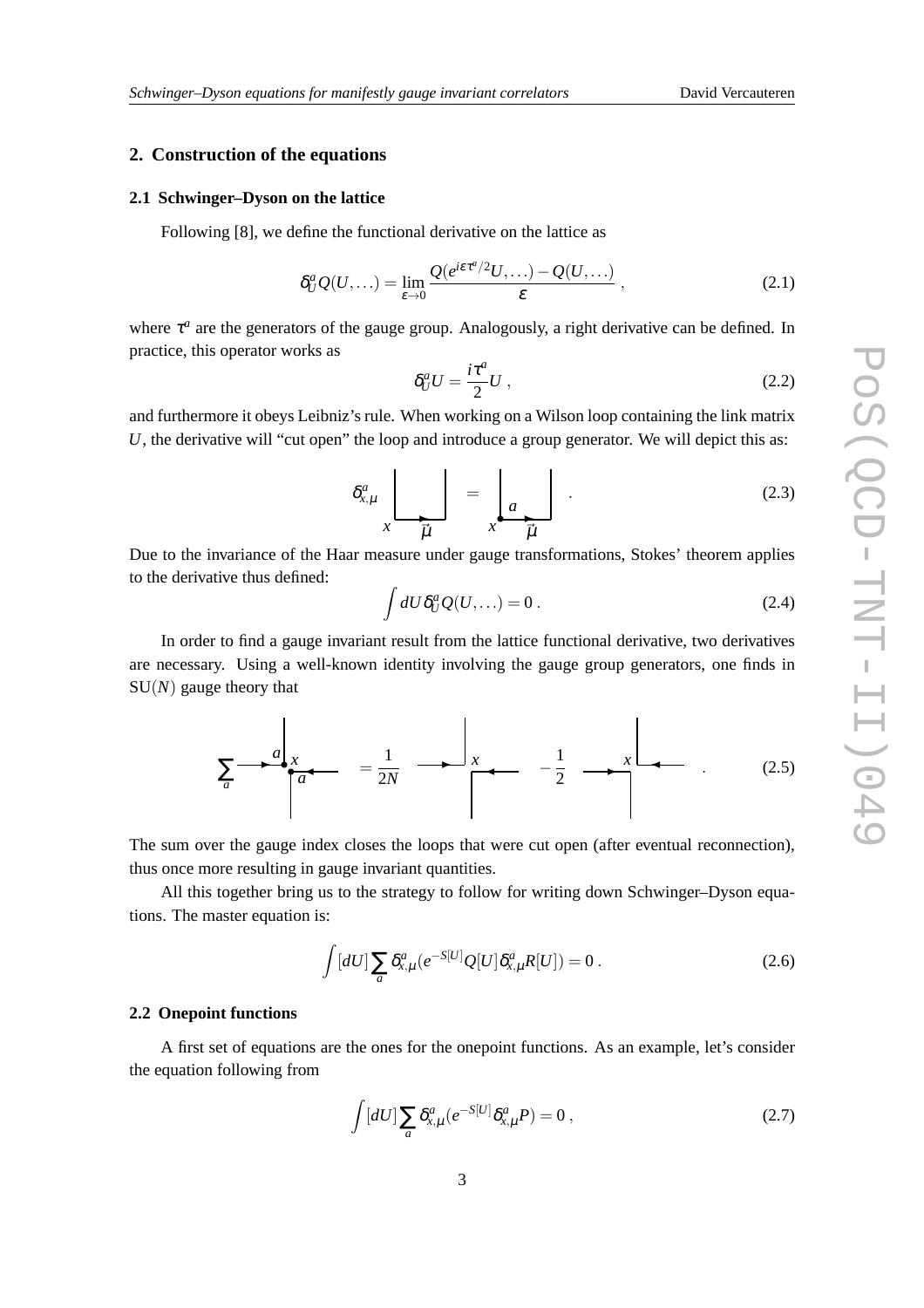where *P* is a shorthand for the one-plaquette Wilson loop

$$
P = \frac{1}{N} \text{tr}(U_{x,\mu} U_{x+\hat{\mu},\nu} U_{x+\hat{\nu},\mu}^{\dagger} U_{x,\nu}^{\dagger}) \qquad (\mu \neq \nu) \ . \tag{2.8}
$$

Schematically, we find the equation

$$
-\frac{N^2-1}{2N}\langle P\rangle + \frac{1}{2g^2} - \frac{1}{2g^2}\langle Q\rangle + \frac{1}{2g^2N^2}\int dp f(p)\Delta_{PP}(p) = 0,
$$
\n(2.9)

where  $\hat{O}$  is a shorthand for the sum of several Wilson loop operators involving two plaquettes,  $\Delta_{PP,i}(p)$  is the propagator or connected twopoint function of two one-plaquette Wilson loop operators in momentum space, and  $f(p)$  is some function (also depending on the relative orientation of the two plaquettes in the propagator). This equation is equivalent to what one would find using the loop space formalism with a lattice regulator [4].

This equation can be drawn in Feynman diagrams, which looks like

= + + . (2.10)

Here, a single line indicates the operator *P*, a double line indicates the operators included in *Q*, and a small dot at the end of the single line in the right-hand side is the contribution coming from the  $1/2g<sup>2</sup>$  term in equation (2.9). The terms in the right-hand side can be interpreted as the tree-level contribution, a mixing term, and a one-loop correction.

Equations for vacuum expectation values of other operators than *P* can be derived in a completely analogous way, with similar results.

#### **2.3 Propagators**

The equations for twopoint functions can be written down in a similar way, by simply adding a second Wilson loop operator at some other spacetime point. One should note, however, that at this point, it becomes of importance which of links of the first Wilson loop operator is chosen for the functional derivative. Different choices will lead to other equations, and the quickest way to nice first results seems to be by symmetrizing over all four links of the plaquette. Other ways are, of course, completely valid and may or may not lead to more insight about the theory.

The result for a pair of *P* operators can be depicted as<sup>1</sup>



Here,  $\alpha$  is a certain constant which is not important for my purposes. This is in terms of full Green's functions, i.e. including disconnected parts.

In order to study the connected Green's functions, we write all full Green's function as a sum of the connected and the disconnected parts. Terms including disconnected parts cancel each other upon using the Schwinger–Dyson equations for the onepoint functions. If we now define a tree-level inverse propagator as

$$
-1 = C + \t\t(2.12)
$$

 $1$ I will not write down the full mathematical expressions, as they are quite unenlightening.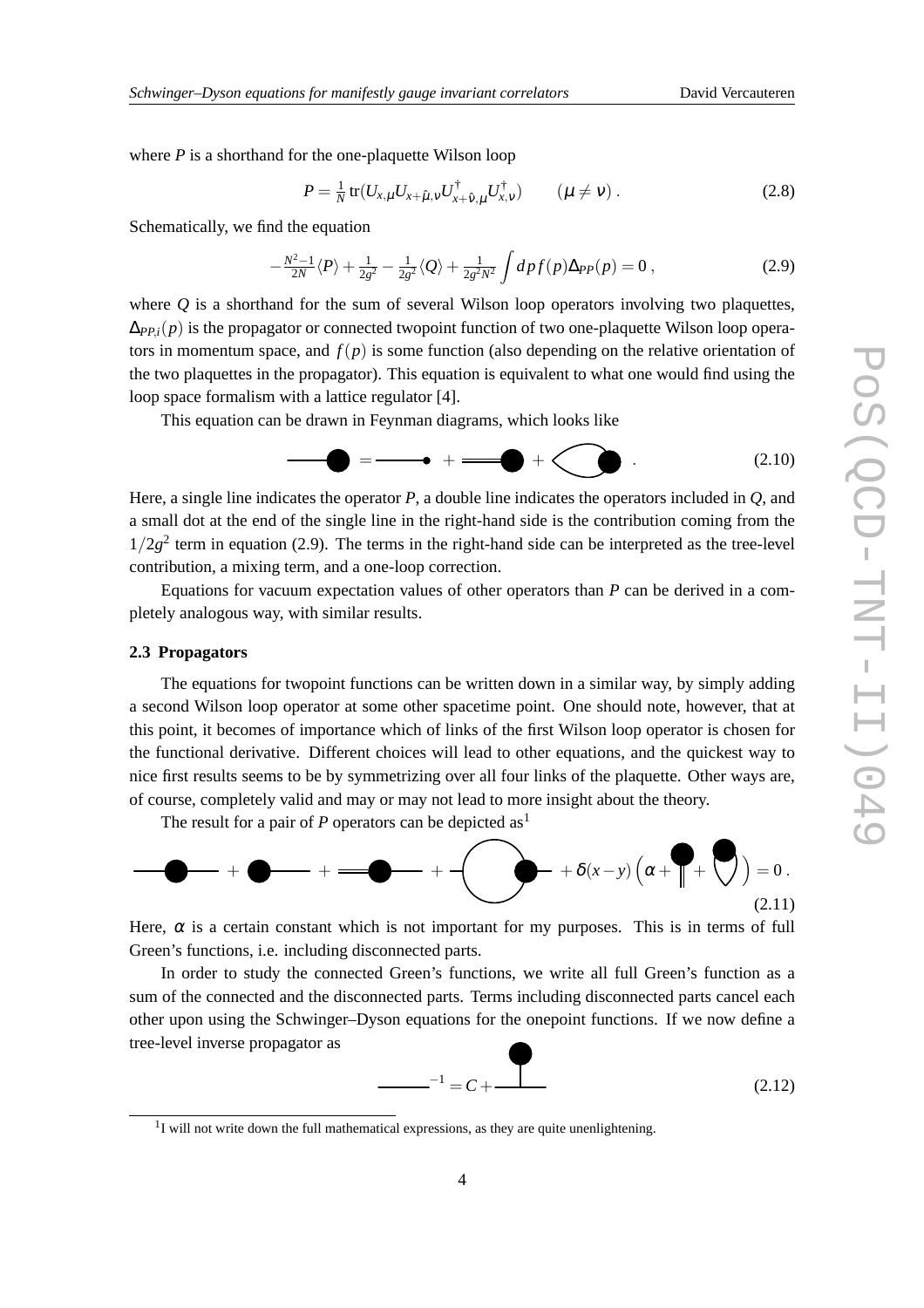with *C* some constant following from the expressions, we can write down the Schwinger–Dyson equations in terms of 1PI Green's functions:



In order to get a better feeling for what is going on, let's look at the structure of the tree-level propagator. In the charge-conjugation even sector, it is (in momentum space) just a polynomial of the cosines of the components of the momentum vector. In the charge-conjugation odd sector, however, it turns out to have the denominator

$$
\sum_{\mu} 4\sin^2\frac{p_{\mu}}{2} - \frac{2g^2(N^2 - 1)}{\langle P \rangle} \,. \tag{2.14}
$$

The first term is exactly the lattice equivalent of a momentum-squared term. The second term is a mass. At tree level,  $\langle P \rangle$  is positive, meaning that the particle in question is tachyonic.<sup>2</sup> This should, however, not yet worry us as both the mass and the condensate receive important contributions from the mixing terms.

Considering several more operators, one can take operator mixing into account, and one finds that the denominator of the propagator gets modified. Operator with larger extent than just one plaquette introduce higher powers of momenta, such that more zeros get generating, thus leading to a spectrum with ever more states, and also the charge-conjugation even sector starts to contain non-trivial physical content. I will say more about this in the next section.

#### **2.4 Interactions**

In the same vein, higher *n*-point functions can be investigated. However, there happen several things that are slightly out of the ordinary. For example, some of the terms found in the equation of the threepoint vertex are:



Here, the red blob in the left-hand side is the term between the brackets in equation (2.13). It is a polynomial of trigonometric functions of the momentum. The terms involving Kronecker-deltas do not appear in standard Schwinger–Dyson equations. I will say more about this in the next section.

<sup>&</sup>lt;sup>2</sup>As we are working on the lattice, we use Euclidean spacetime.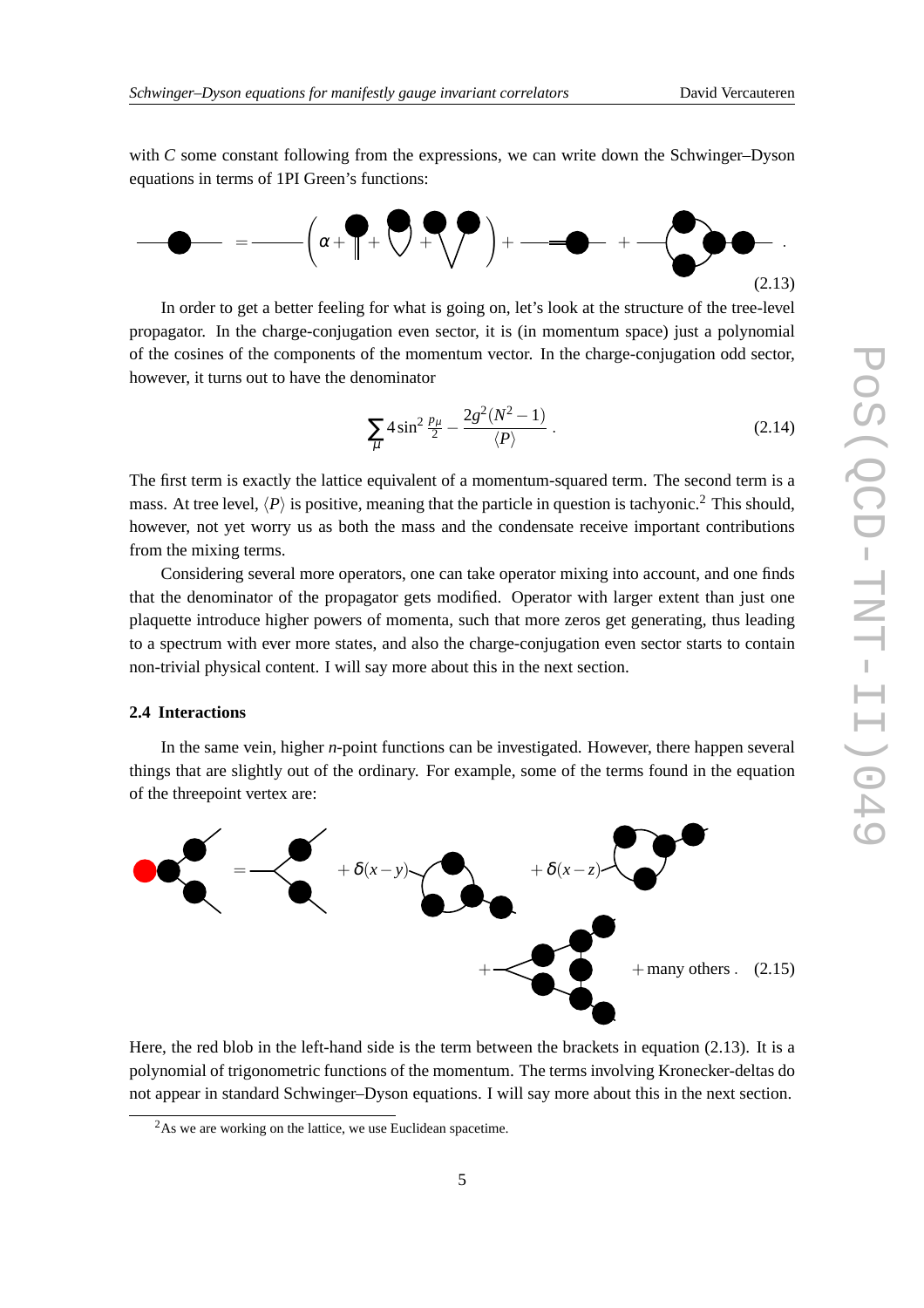#### **3. Towards an expanded solution**

#### **3.1 Operator mixing and the strong-coupling expansion**

Ignore, for now, all diagrams containing loops. It is then very tempting to treat the treelevel term in equation (2.10) as a starting approximation and to then treat the operator mixing as a perturbation. This turns out to give the strong-coupling expansion, i.e. an expansion in ever increasing powers of 1/*g* <sup>2</sup>*N* or the inverse 't Hooft coupling. The propagator is a polynomial in the lattice momentum, and its degree increases as more powers of the inverse coupling are added. This means an ever more extensive spectrum is found.

On the one hand this looks very interesting, as it gives us a systematic way of computing physical observables. However, the coupling under consideration has not been renormalized in any way, and is actually the coupling defined at the cutoff  $\overline{\phantom{a}}$  in this case the inverse lattice spacing. This means that the continuum limit consists in taking the coupling to zero, in which case a strongcoupling expansion is not very useful.

More research is underway in this direction.

#### **3.2 Loops and the large-***N* **expansion**

If we could, somehow, solve the theory at zero-loop level, we would then be in a position to compute corrections coming from loops. If we consider  $g^2N$  to be a constant, then the loop expansion turns out to be an expansion in increasing powers of  $1/N<sup>2</sup>$ . Similar conclusions have already been found in the context of lattice Schwinger–Dyson equations in [5, 7], and in the context of continuum gauge invariant Schwinger–Dyson equations in [4].

When writing down this expansion, it seems that the delta terms in the threepoint function (2.15) "eat" propagators in loops. For example, the loop diagram in equation (2.13) contains two threepoint vertices — one bare one and one full one. When replacing the full one by its expression from (2.15), one of the propagators in the loop will disappear and a bare four-vertex arises. This means that the values of the bare vertices cannot be trivially read off from the relevant equations, as more contributions will appear when putting diagrams together.

#### **4. Open questions left**

One still open question concerns the meaning of the red blob in the equation (2.15). When plugging the threepoint vertex into other equations, the blob has to be inverted, which leads to a polynomial of the lattice moment appearing the denominator. This seems to mean that the theory might contain more particles than the one immediately found from the full zero-loop propagator.

Another open question concerns the form of the loop expansion. As the Schwinger–Dyson equations found in this work do not exactly have the standard form, solving them perturbatively will also lead to a loop expansion which is slightly out of the ordinary. This is related to the fact that the first leg of each *n*-point function in its own equation is always singled out as special. In standard Schwinger–Dyson equations this lack of symmetry disappears when writing down the perturbative expansion, which seems not to happen here.

Furthermore, due to the liberty of placing the functional derivative at different links along the main operator — as mentioned in paragraph 2.3 — there will be more equations than one gets in